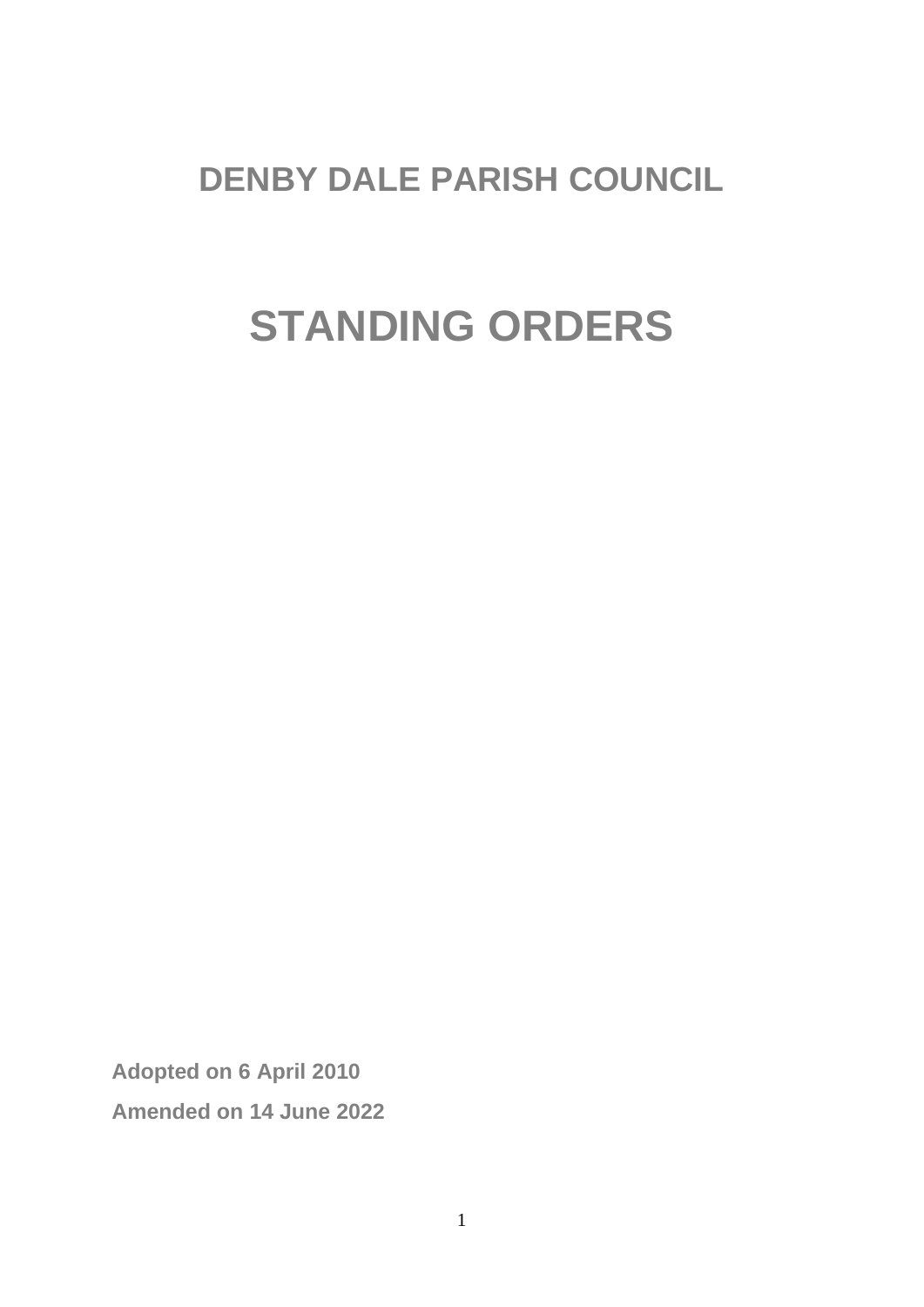## **Index of standing orders**

| <b>Standing</b><br>order |                                                | Page           | <b>Standing</b><br>order |                                                                                                                          | Page |
|--------------------------|------------------------------------------------|----------------|--------------------------|--------------------------------------------------------------------------------------------------------------------------|------|
| 1                        |                                                | 3              | 18                       |                                                                                                                          | 18   |
|                          | Meetings generally                             |                |                          | Estimates/precepts                                                                                                       |      |
| $\overline{2}$           | <b>Ordinary Council</b><br>meetings            | 5              | 19                       | Restrictions on councillor<br>activities                                                                                 | 18   |
| 3                        | Extraordinary<br>meetings of the<br>council    | $\overline{7}$ | 20                       | Handling confidential or<br>sensitive information and<br>Responsibilities under<br><b>Data Protection</b><br>Legislation | 18   |
| 4                        | <b>Proper Officer</b>                          | $\overline{7}$ | 21                       | Handling staff matters                                                                                                   | 18   |
| 5                        | Motions requiring<br>written notice            | 8              | 22                       | Requests for information                                                                                                 | 19   |
| 6                        | Motions not requiring<br>written notice        | 9              | 23                       | Relations with the<br>press/media                                                                                        | 20   |
| 7                        | Rules of debate at<br>meetings                 | 10             | 24                       | Communicating with<br>District and County or<br>Unitary councillors                                                      | 20   |
| 8                        | Code of conduct and<br>dispensations           | 12             | 25                       | Standing orders<br>generally                                                                                             | 20   |
| 9                        | Code of conduct<br>complaints                  | 13             |                          |                                                                                                                          |      |
| 10                       | Draft minutes                                  | 13             |                          |                                                                                                                          |      |
| 11                       | Disorderly conduct at<br>meetings              | 14             |                          |                                                                                                                          |      |
| 12                       | Previous resolutions                           | 14             |                          |                                                                                                                          |      |
| 13                       | Voting on<br>appointments                      | 14             |                          |                                                                                                                          |      |
| 14                       | Financial controls and<br>procurement          | 15             |                          |                                                                                                                          |      |
| 15                       | <b>Execution and sealing</b><br>of legal deeds | 16             |                          |                                                                                                                          |      |
| 16                       | Committees and sub-<br>committees              | 16             |                          |                                                                                                                          |      |
| 17                       | Accounts and<br>accounting statements          | 17             |                          |                                                                                                                          |      |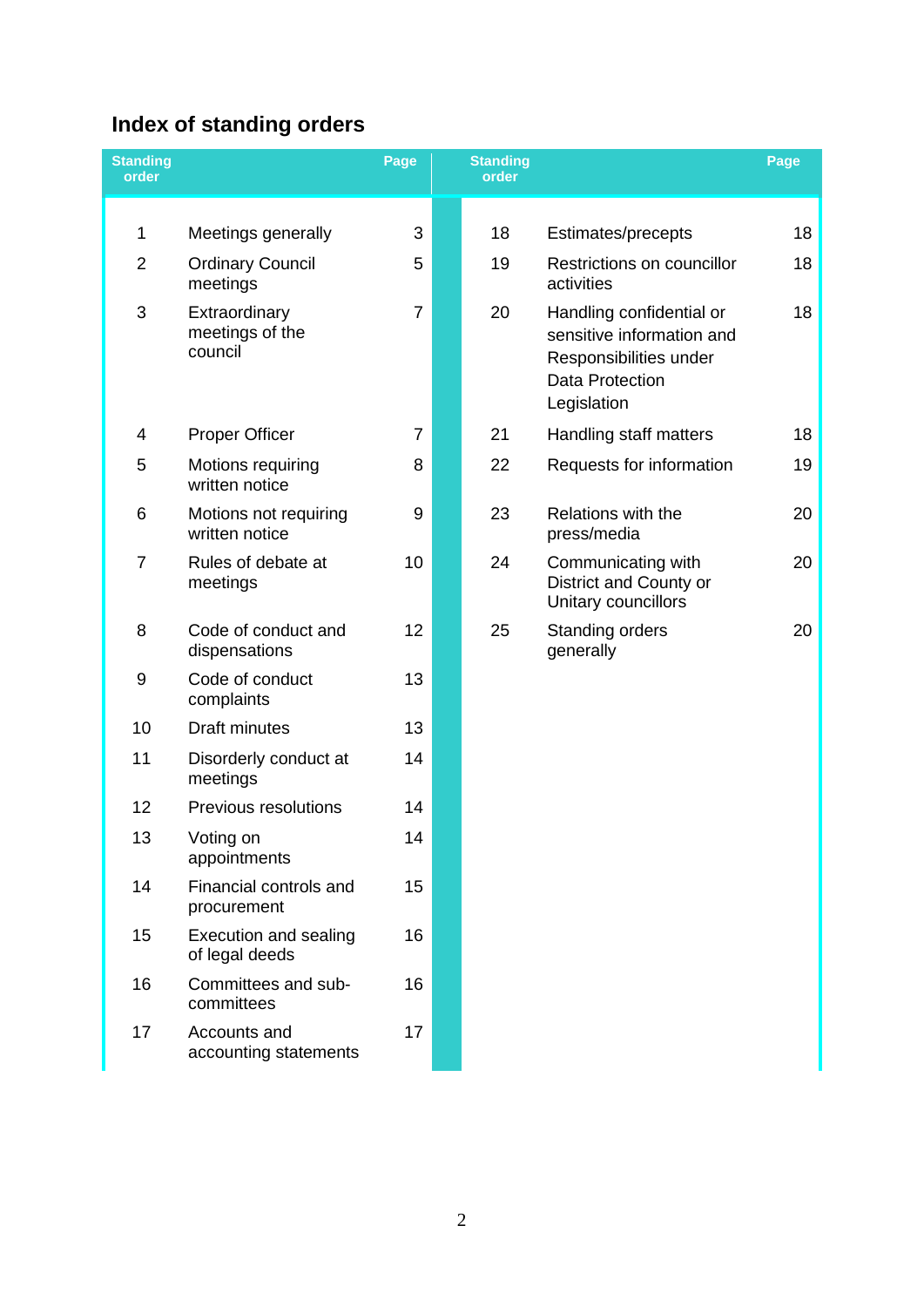#### **1. Meetings generally**

- a **Meetings shall not take place in premises which at the time of the meeting are used for the supply of alcohol, unless no other premises are available free of charge or at a reasonable cost.**
- b **The minimum three clear days for notice of a meeting does not include the day on which notice was issued, the day of the meeting, a Sunday, a day of the Christmas break, a day of the Easter break or of a bank holiday or a day appointed for public thanksgiving or mourning.**
- c **The minimum three clear days' public notice for a meeting does not include the day on which notice was issued, or the day of the meeting unless the meeting is convened at shorter notice.**
- d **Meetings shall be open to the public unless their presence is prejudicial to the public interest by reason of the confidential nature of the business to be transacted or for other special reasons. The public's exclusion from part or all of a meeting shall be by a resolution which shall give reasons for the public's exclusion.**
- e Members of the public may make representations, answer questions and give evidence at a meeting which they are entitled to attend in respect of the business on the agenda.
- f The period of time designated for public participation at a meeting in accordance with standing order 1(e) above shall not exceed 15 minutes unless directed by the chairman of the meeting.
- g Subject to standing order 1(f) above, a member of the public shall not speak for more than 3 minutes.
- h In accordance with standing order 1(e) above, a question shall not require a response at the meeting nor start a debate on the question. The chairman of the meeting may direct that a written or oral response be given.
- i A person shall raise his hand when requesting to speak and stand when speaking (except when a person has a disability or is likely to suffer discomfort). The chairman of the meeting may at any time permit a person to be seated when speaking.
- j A person who speaks at a meeting shall direct his comments to the chairman of the meeting.
- k Only one person is permitted to speak at a time. If more than one person wants to speak, the chairman of the meeting shall direct the order of speaking.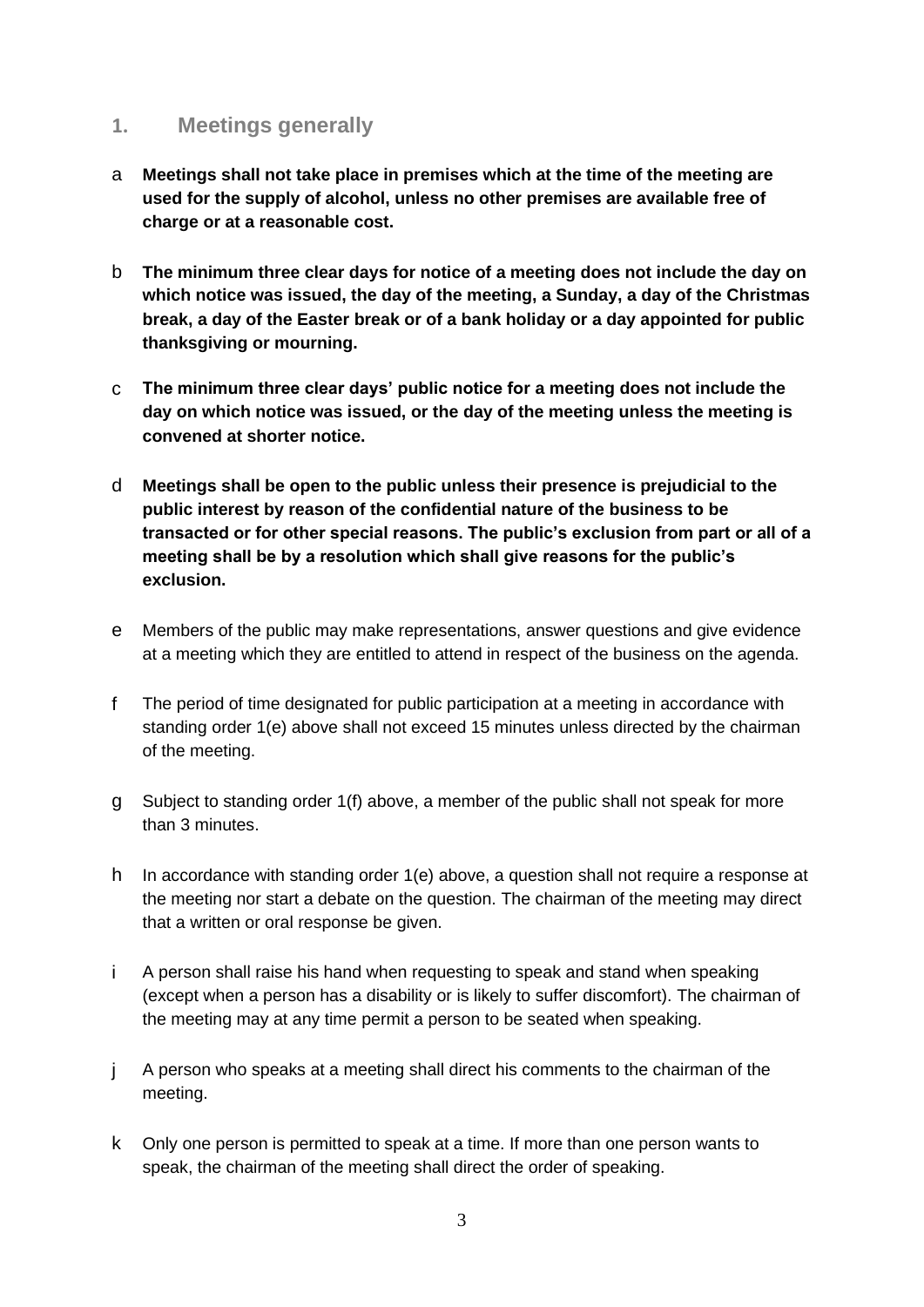- l Subject to standing order 1(m), a person who attends a meeting is permitted to report on the meeting whilst the meeting is open to the public. To "report" means to film, photograph, make an audio recording of meeting proceedings, use any other means for enabling persons not present to see or hear the meeting as it takes place or later or to report or to provide oral or written commentary about the meeting so that the report or commentary is available as the meeting takes place or later to persons not present.
- m A person present at a meeting may not provide an oral report or oral commentary about a meeting as it takes place without permission.
- n **The press shall be provided with reasonable facilities for the taking of their report of all or part of a meeting at which they are entitled to be present**.
- o **Subject to standing orders which indicate otherwise, anything authorised or required to be done by, to or before the Chairman of the Council may in his absence be done by, to or before the Vice-Chairman of the Council (if any).**
- p **The Chairman, if present, shall preside at a meeting. If the Chairman is absent from a meeting, the Vice-Chairman, if present, shall preside. If both the Chairman and the Vice-Chairman are absent from a meeting, a councillor as chosen by the councillors present at the meeting shall preside at the meeting.**
- q **Subject to a meeting being quorate, all questions at a meeting shall be decided by a majority of the councillors or councillors with voting rights present and voting.**
- r **The chairman of a meeting may give an original vote on any matter put to the vote, and in the case of an equality of votes may exercise his casting vote whether or not he gave an original vote.**

*See standing orders 2(h) and (i) below for the different rules that apply in the election of the Chairman of the Council at the annual meeting of the council.*

- s **Unless standing orders provide otherwise, voting on a question shall be by a show of hands. At the request of a councillor, the voting on any question shall be recorded so as to show whether each councillor present and voting gave his vote for or against that question.** Such a request shall be made before moving on to the next item of business on the agenda.
- t The minutes of a meeting shall include an accurate record of the following:
	- i. the time and place of the meeting;
	- ii. the names of councillors present and absent;
	- iii. interests that have been declared by councillors and non-councillors with voting rights;
	- iv. The grant of dispensations (if any) to councillors and non-councillors with voting rights.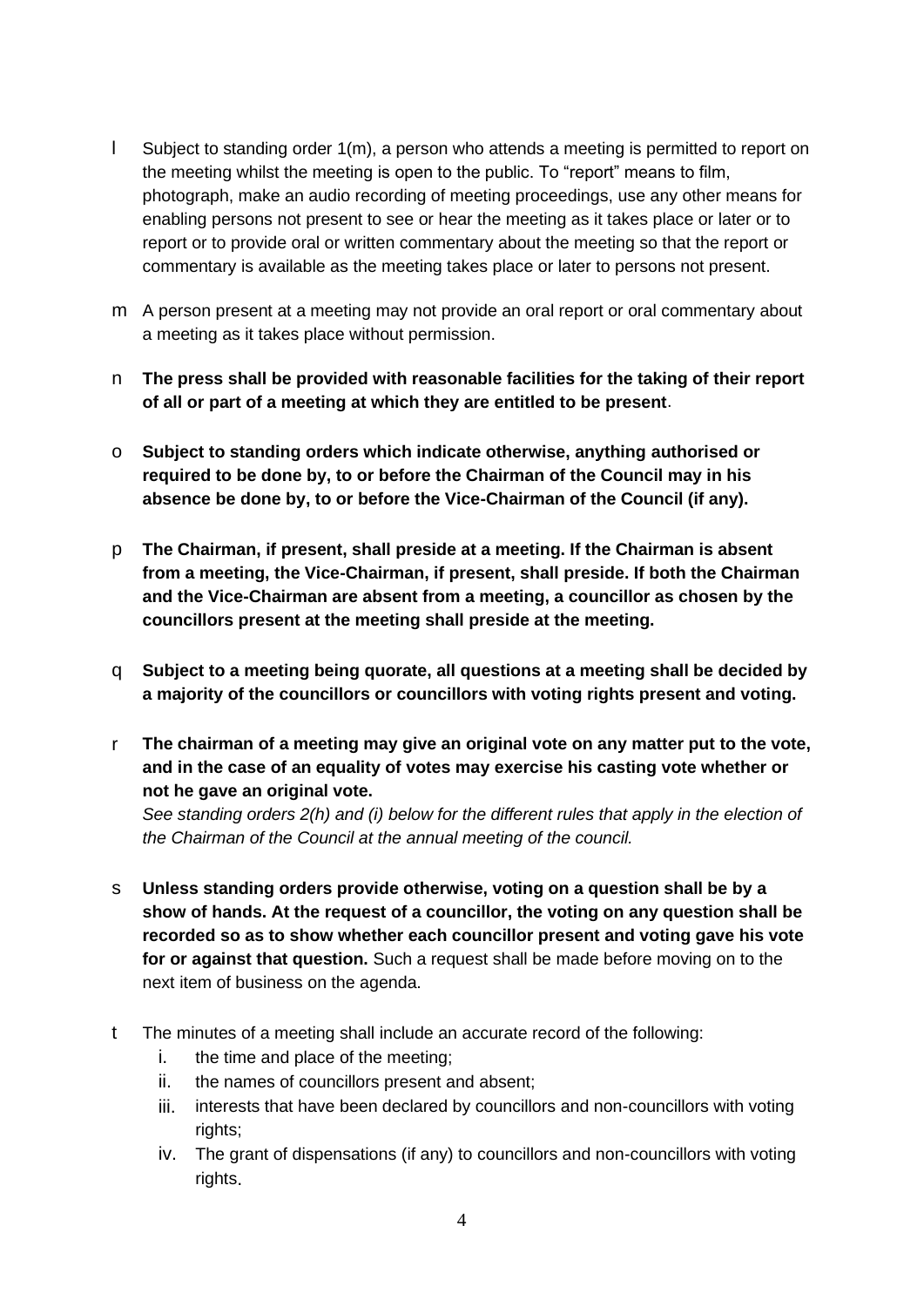- v. whether a councillor or non-councillor with voting rights left the meeting when matters that they held interests in were being considered;
- vi. if there was a public participation session; and
- vii. the resolutions made.
- u **A councillor or a non-councillor with voting rights who has a disclosable pecuniary interest or another interest as set out in the council's code of conduct in a matter being considered at a meeting is subject to statutory limitations or restrictions under the code on his right to participate and vote on that matter.**
- v **No business may be transacted at a meeting unless at least one-third of the whole number of members of the Council or committee are present and in no case shall the quorum of a meeting be less than three.**
- w **If a meeting is or becomes inquorate no business shall be transacted** and the meeting shall be closed. The business on the agenda for the meeting shall be adjourned to another meeting.
- x A meeting shall not exceed a period of 2 hours.

#### **2. Ordinary council meetings**

- **a In an election year, the annual meeting of the council shall be held on or within 14 days following the day on which the new councillors elected take office.**
- **b In a year which is not an election year, the annual meeting of a council shall be held on such day in May as the council may direct.**
- **c If no other time is fixed, the annual meeting of the council shall take place at 6pm.**
- **d In addition to the annual meeting of the council, at least three other ordinary meetings shall be held in each year on such dates and times as the council directs.**
- **e The first business conducted at the annual meeting of the council shall be the election of the Chairman and Vice-Chairman (if any) of the Council.**
- **f The Chairman of the Council, unless he has resigned or becomes disqualified, shall continue in office and preside at the annual meeting until his successor is elected at the next annual meeting of the council.**
- **g The Vice-Chairman of the Council, if any, unless he resigns or becomes**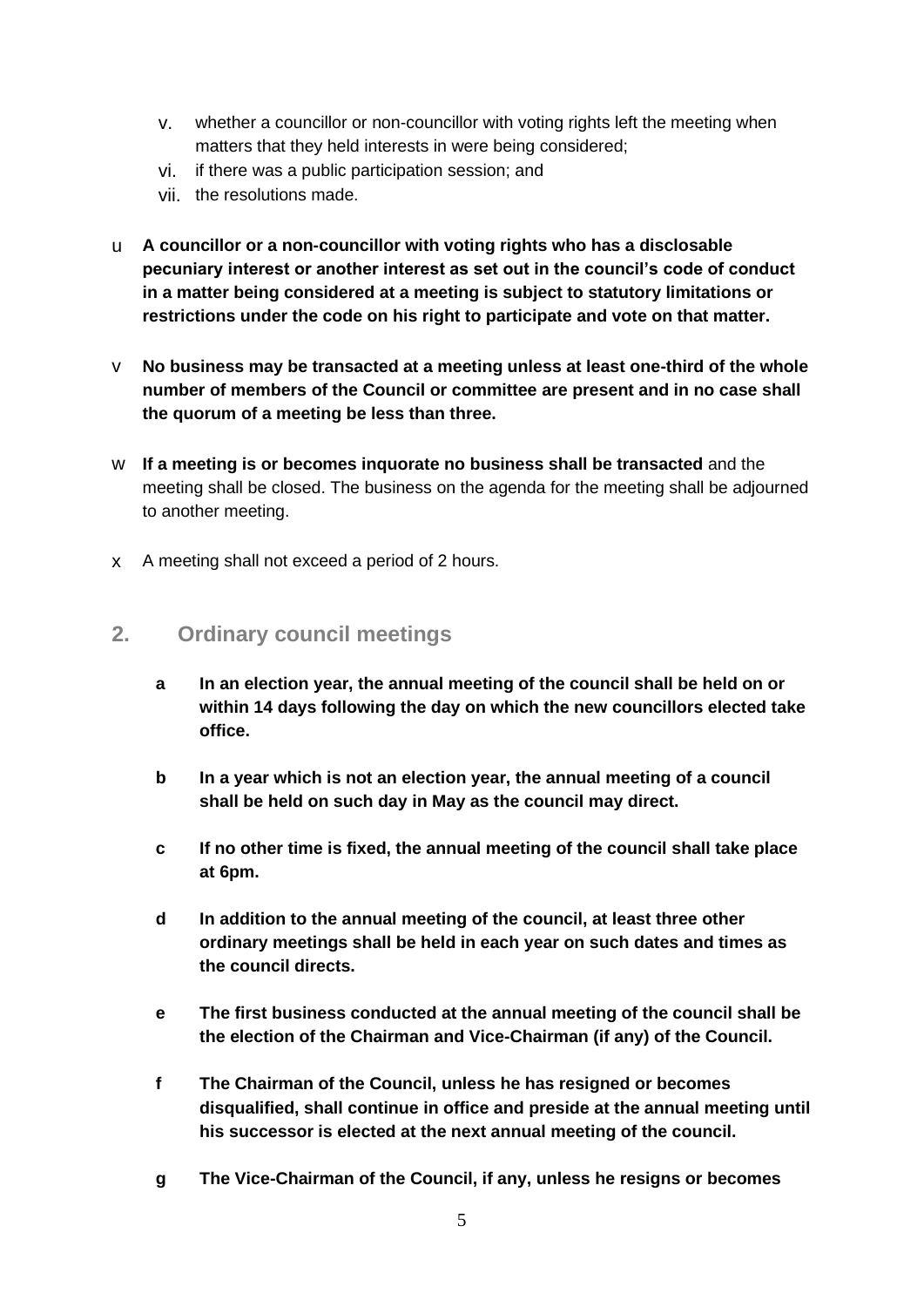**disqualified, shall hold office until immediately after the election of the Chairman of the Council at the next annual meeting of the council.**

- **h In an election year, if the current Chairman of the Council has not been reelected as a member of the council, he shall preside at the meeting until a successor Chairman of the Council has been elected. The current Chairman of the Council shall not have an original vote in respect of the election of the new Chairman of the Council but must give a casting vote in the case of an equality of votes.**
- **i In an election year, if the current Chairman of the Council has been reelected as a member of the council, he shall preside at the meeting until a new Chairman of the Council has been elected. He may exercise an original vote in respect of the election of the new Chairman of the Council and must give a casting vote in the case of an equality of votes.**
- j Following the election of the Chairman of the Council and Vice-Chairman of the Council at the annual meeting of the council, the business of the annual meeting shall include:
- i. **In an election year, delivery by the Chairman of the Council and councillors of their acceptance of office forms unless the council resolves for this to be done at a later date. In a year which is not an election year, delivery by the Chairman of the Council of his acceptance of office form unless the council resolves for this to be done at a later date.**
- ii. Confirmation of the accuracy of the minutes of the last meeting of the council;
- iii. Review of delegation arrangements to committees, sub-committees, staff and other local authorities;
- iv. Review of the terms of reference for committees;
- v. Appointment of members to existing committees;
- vi. Review and adoption of appropriate standing orders and financial regulations;
- vii. Review of arrangements, including any charters and agency agreements, with other local authorities and review of contributions made to expenditure incurred by other local authorities;
- viii. Review of representation on or work with external bodies and arrangements for reporting back;
- ix. In an election year, to make arrangements with a view to the council becoming eligible to exercise the general power of competence in the future;
- x. Review of inventory of land and assets including buildings and office equipment;
- xi. Confirmation of arrangements for insurance cover in respect of all insured risks;
- xii. Review of the council's and/or staff subscriptions to other bodies;
- xiii. Review of the council's complaints procedure;
- xiv. Review of the council's procedures for handling requests made under the Freedom of Information Act 2000 and the Data Protection Act 1998;
- xv. Review of the council's policy for dealing with the press/media; and
- xvi. Determining the time and place of ordinary meetings of the full council up to and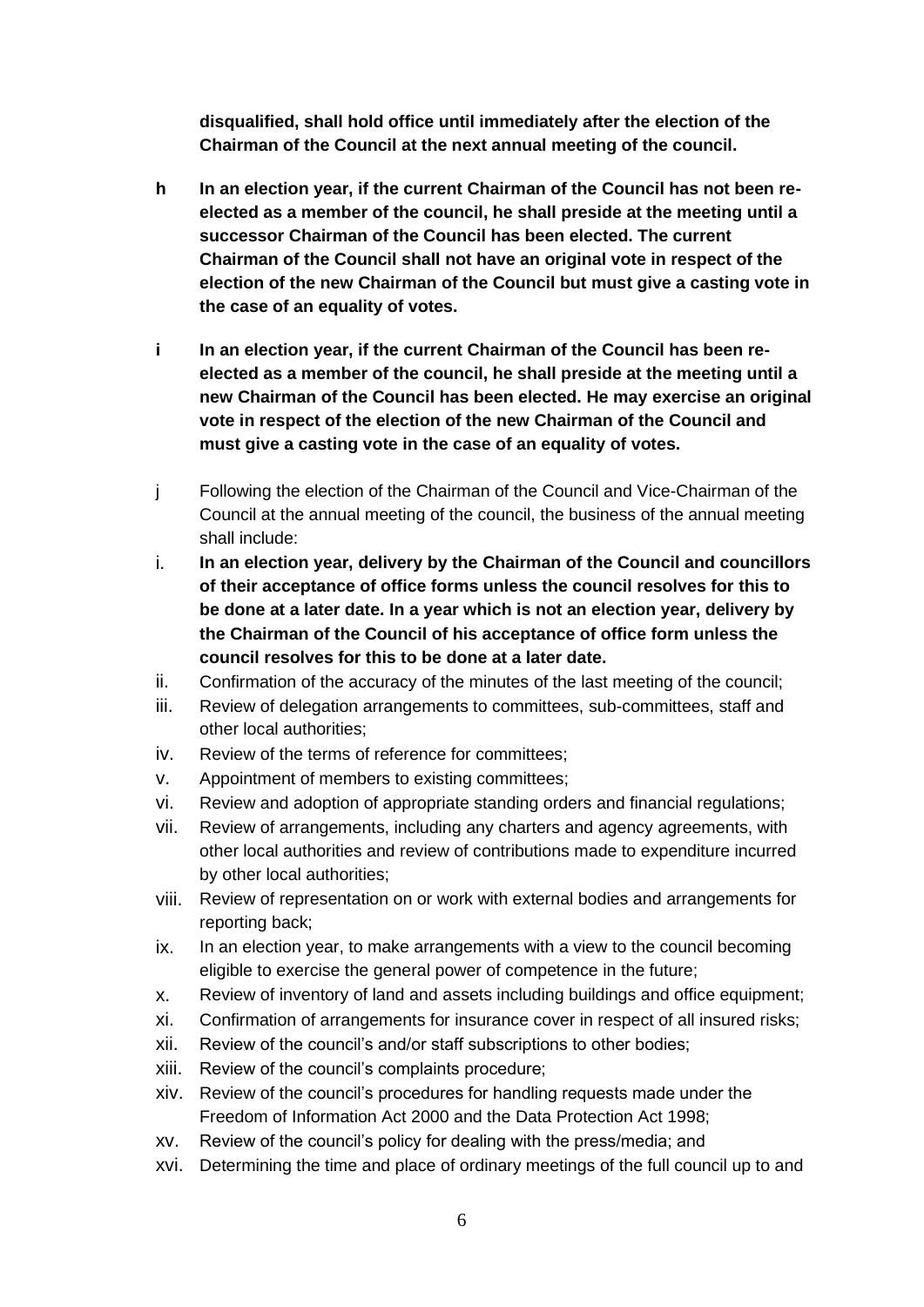including the next annual meeting of full council.

- **3. Extraordinary meetings of the council and committees and sub-committees**
- **a The Chairman of the Council may convene an extraordinary meeting of the council at any time.**
- **b If the Chairman of the Council does not or refuses to call an extraordinary meeting of the council within seven days of having been requested in writing to do so by two councillors, any two councillors may convene an extraordinary meeting of the council. The public notice giving the time, place and agenda for such a meeting must be signed by the two councillors.**
- c The chairman of a committee or a sub-committee may convene an extraordinary meeting of the committee or the sub-committee at any time.
- d If the chairman of a committee or a sub-committee does not or refuses to call an extraordinary meeting within 7 days of having been requested to do so by 2 members of the committee or the sub-committee, any 2 members of the committee or the subcommittee may convene an extraordinary meeting of the committee or sub-committee.

#### **4. Proper Officer**

- a The Proper Officer shall be either (i) the clerk or (ii) other staff member(s) nominated by the council to undertake the work of the Proper Officer when the Proper Officer is absent.
- b The Proper Officer shall:
	- i. **at least three clear days before a meeting of the council, a committee** and a sub-committee **serve on councillors, by delivery or post at their residences, a signed summons confirming the time, place and the agenda or if a councillor has notified the Proper Officer in such a manner as the Proper Officer thinks fit, they will receive notice by email then** at least three clear days before a meeting of the council, a committee and a sub-committee serve on those councillors a summons, by email, confirming the time, place and the agenda provided any such email contains the electronic signature and title of the Proper Officer.

*See standing order 1(b) above for the meaning of clear days for a meeting of a full council and a meeting of a committee.*

ii. **Provide, in a conspicuous space, public notice of the time, place and agenda at least three clear days before a meeting of the council or a**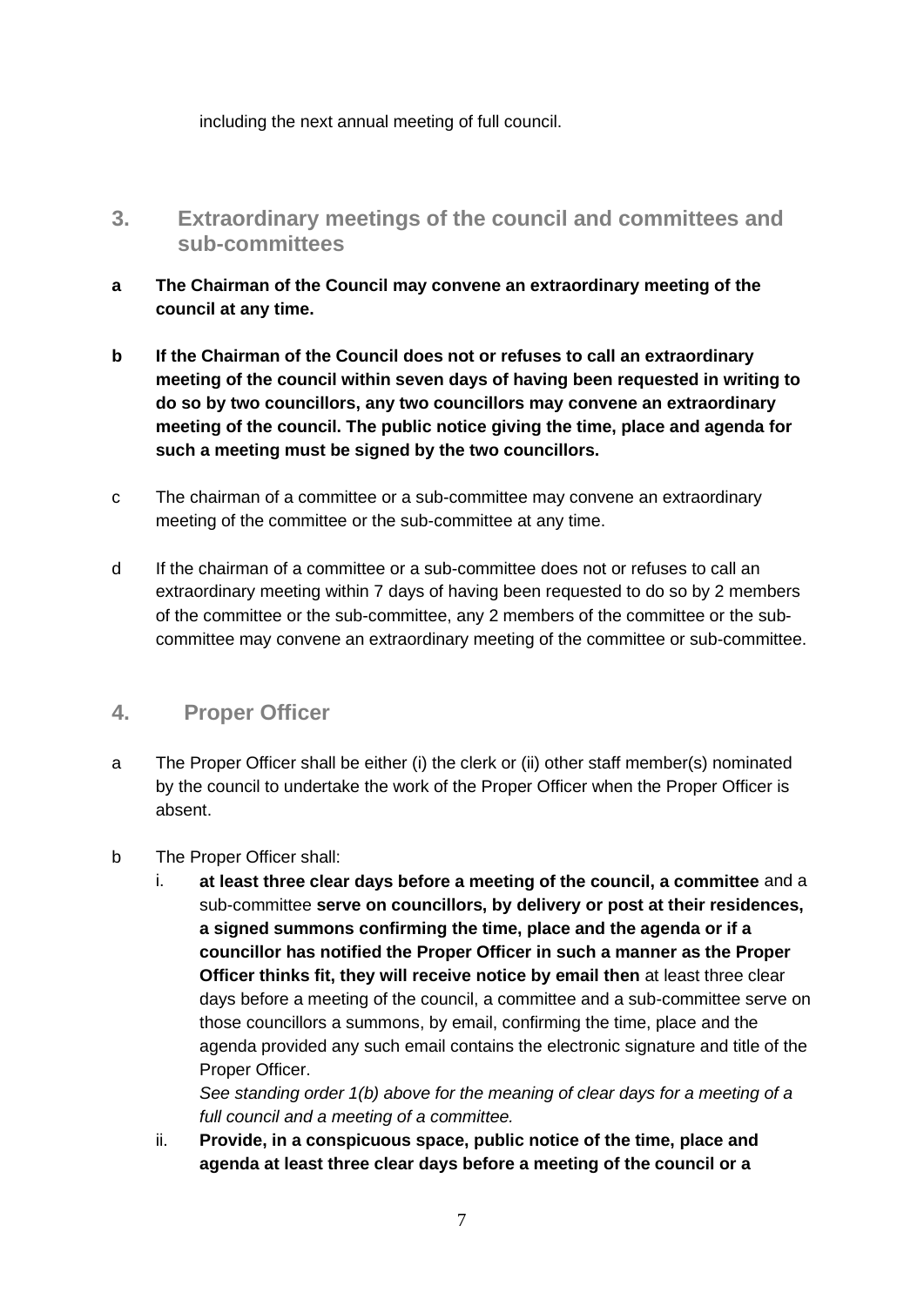#### **meeting of a committee** or a sub-committee **(provided that the public notice with agenda of an extraordinary meeting of the council convened by councillors is signed by them);**

*See standing order 1(c) above for the meaning of clear days for a meeting of a full council and a meeting of a committee.*

- iii. subject to standing order 5 below, include on the agenda all motions in the order received unless a councillor has given written notice at least 5 days before the meeting confirming his withdrawal of it;
- iv. **convene a meeting of full council for the election of a new Chairman of the Council, occasioned by a casual vacancy in his office;**
- v. facilitate inspection of the minute book by local government electors;
- vi. **receive and retain copies of byelaws made by other local authorities;**
- vii. retain acceptance of office forms from councillors;
- viii. retain a copy of every councillor's register of interests;
- ix. assist with responding to requests made under the Freedom of Information Act 2000 and Data Protection Act 1998, in accordance with and subject to the council's policies and procedures relating to the same;
- x. receive and send general correspondence and notices on behalf of the council except where there is a resolution to the contrary;
- xi. manage the organisation, storage of, access to and destruction of information held by the council in paper and electronic form;
- xii. arrange for legal deeds to be executed;
- xiii. arrange or manage the prompt authorisation, approval, and instruction regarding any payments to be made by the council in accordance with the council's financial regulations;
- xiv. record every planning application notified to the council and the council's response to the local planning authority in a book for such purpose;
- xv. refer a planning application received by the council to the Chairman or in his absence the Vice-Chairman of the Plans Scrutiny Committee within two working days of receipt to facilitate an extraordinary meeting if the nature of a planning application requires consideration before the next ordinary meeting of the Plans Scrutiny Committee.
- xvi. manage access to information about the council via the publication scheme; and
- xvii. retain custody of the seal of the council (if any) which shall not be used without a resolution to that effect.
- xvii. **Action or undertake activity or responsibilities instructed by resolution or contained in standing orders.**
- **5. Motions for a meeting that require written notice to be given to the Proper Officer**
- a A motion shall relate to the responsibilities of the meeting which it is tabled for and in any event shall relate to the performance of the council's statutory functions, powers and obligations or an issue which specifically affects the council's area or its residents.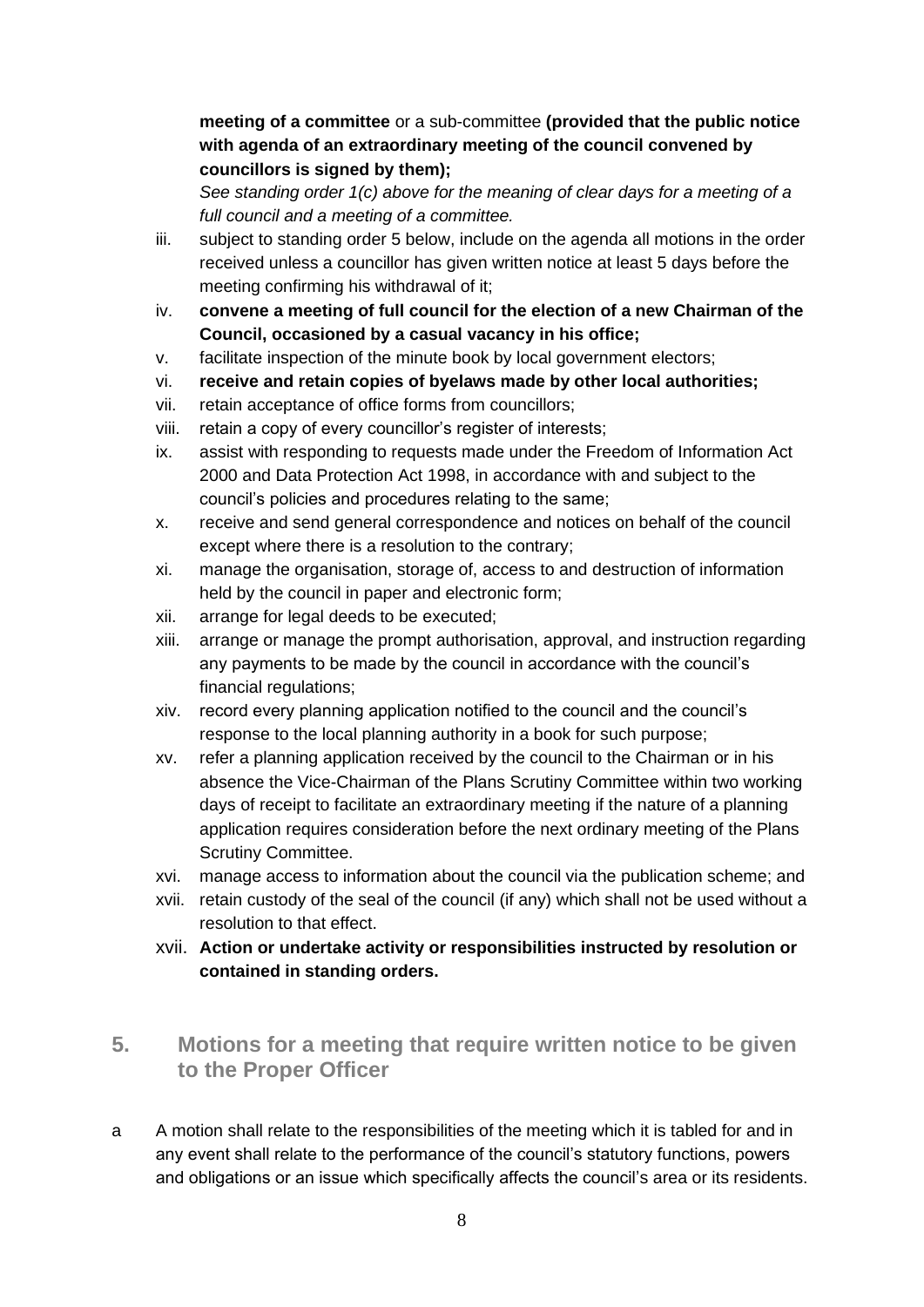- b No motion may be moved at a meeting unless it is on the agenda and the mover has given written notice of its wording to the Proper Officer at least 7 clear days before the meeting. Clear days do not include the day of the notice or the day of the meeting.
- c The Proper Officer may, before including a motion on the agenda received in accordance with standing order 5(b) above, correct obvious grammatical or typographical errors in the wording of the motion.
- d If the Proper Officer considers the wording of a motion received in accordance with standing order 5(b) above is not clear in meaning, the motion shall be rejected until the mover of the motion resubmits it in writing to the Proper Officer so that it can be understood at least 7 clear days before the meeting.
- e If the wording or subject of a proposed motion is considered improper, the Proper Officer shall consult with the chairman of the forthcoming meeting or, as the case may be, the councillors who have convened the meeting, to consider whether the motion shall be included in the agenda or rejected.
- f Subject to standing order 5(e) above, the decision of the Proper Officer as to whether or not to include the motion on the agenda shall be final.
- g Motions received shall be recorded in a book for that purpose and numbered in the order that they are received.
- h Motions rejected shall be recorded in a book for that purpose with an explanation by the Proper Officer for their rejection.

#### **6. Motions at a meeting that do not require written notice**

- a The following motions may be moved at a meeting without written notice to the Proper Officer;
	- i. to correct an inaccuracy in the draft minutes of a meeting;
	- ii. to move to a vote;
	- iii. to defer consideration of a motion;
	- iv. to refer a motion to a particular committee or sub-committee;
	- v. to appoint a person to preside at a meeting;
	- vi. to change the order of business on the agenda;
	- vii. to proceed to the next business on the agenda;
	- viii. to require a written report;
	- ix. to appoint a committee or sub-committee and their members;
	- x. to extend the time limits for speaking;
	- xi. to exclude the press and public from a meeting in respect of confidential or sensitive information which is prejudicial to the public interest;
	- xii. to not hear further from a councillor or a member of the public;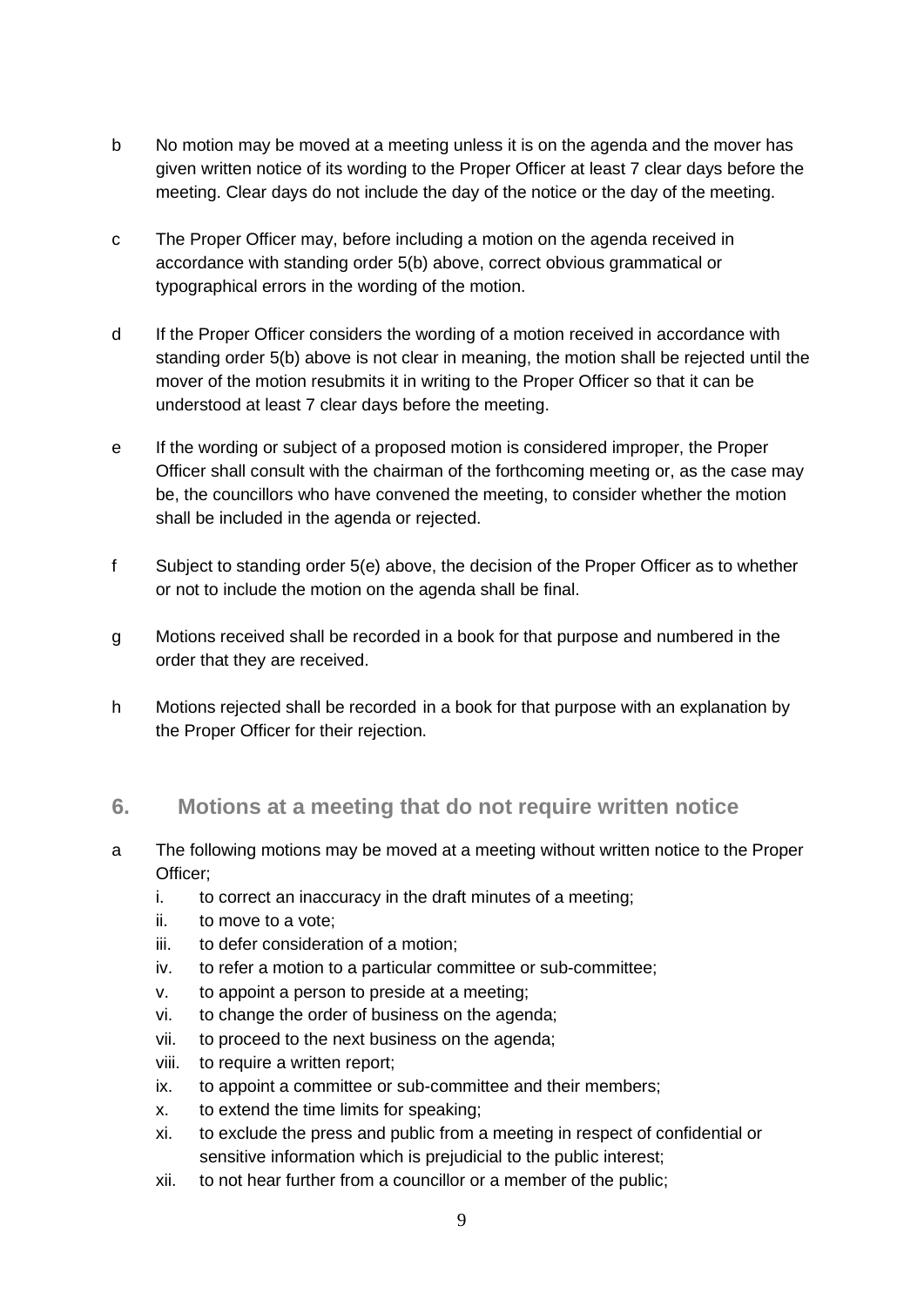- xiii. to exclude a councillor or member of the public for disorderly conduct;
- xiv. to temporarily suspend the meeting;
- xv. to suspend a particular standing order (unless it reflects mandatory statutory requirements);
- xvi. to adjourn the meeting; or
- xvii. to close a meeting.

#### **7. Rules of debate at meetings**

- a Motions on the agenda shall be considered in the order that they appear unless the order is changed at the discretion of the chairman of the meeting.
- b A motion (including an amendment) shall not be progressed unless it has been moved and seconded.
- c A motion on the agenda that is not moved by its proposer may be treated by the chairman of the meeting as withdrawn.
- d If a motion (including an amendment) has been seconded, it may be withdrawn by the proposer only with the consent of the seconder and the meeting.
- e An amendment is a proposal to remove or add words to a motion. It shall not negate the motion.
- f If an amendment to the original motion is carried, the original motion becomes the substantive motion upon which further amendment(s) may be moved.
- g An amendment shall not be considered unless early verbal notice of it is given at the meeting and, if requested by the chairman of the meeting, is expressed in writing to the chairman.
- h A councillor may move an amendment to his own motion if agreed by the meeting. If a motion has already been seconded, the amendment shall be with the consent of the seconder and the meeting.
- i If there is more than one amendment to an original or substantive motion, the amendments shall be moved in the order directed by the chairman.
- j Subject to standing order 1(k) below, only one amendment shall be moved and debated at a time, the order of which shall be directed by the chairman of the meeting.
- k One or more amendments may be discussed together if the chairman of the meeting considers this expedient but each amendment shall be voted upon separately.
- l A councillor may not move more than one amendment to an original or substantive motion.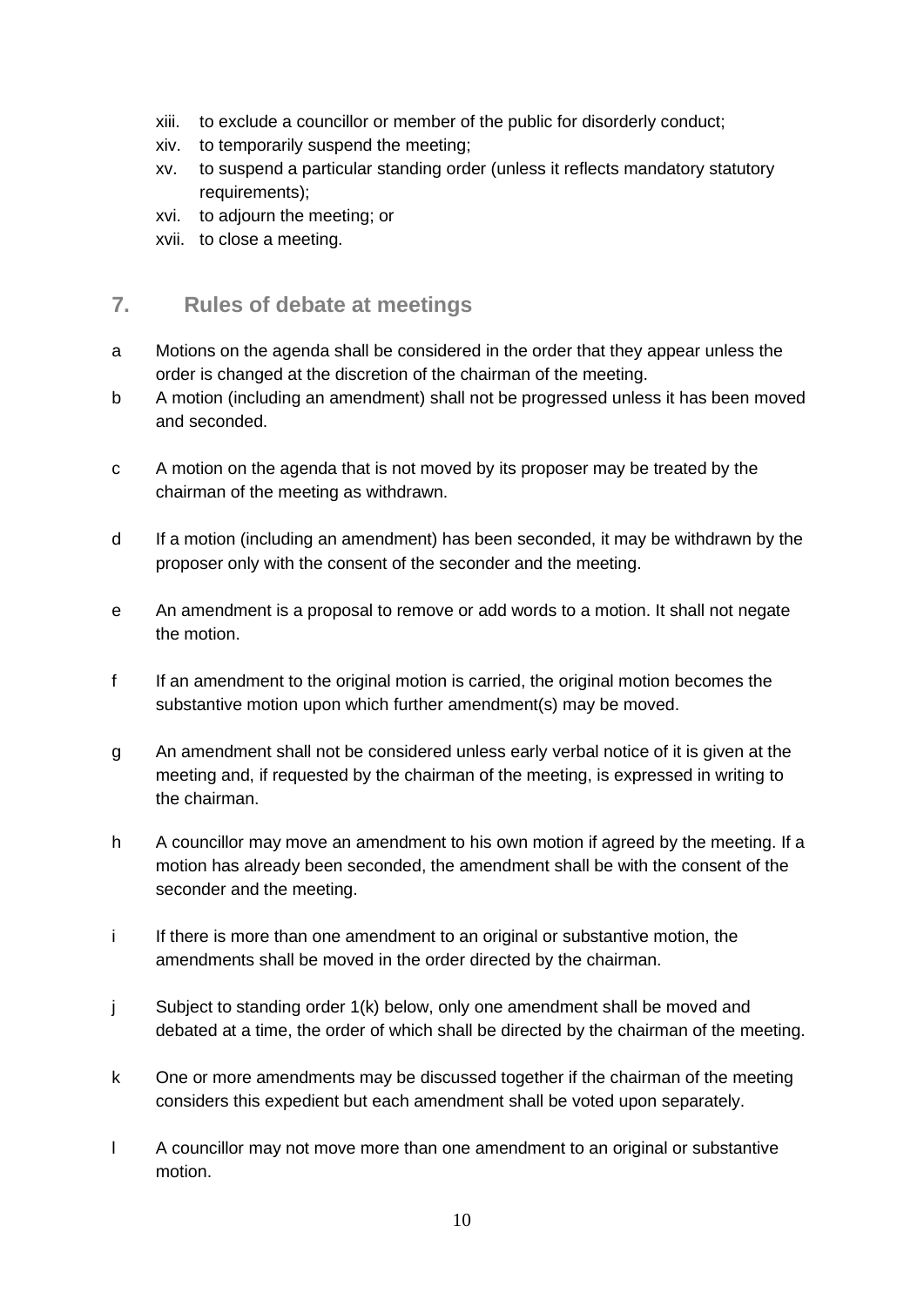- m The mover of an amendment has no right of reply at the end of debate on it.
- n Where a series of amendments to an original motion are carried, the mover of the original motion shall have a right of reply either at the end of debate of the first amendment or at the very end of debate on the final substantive motion immediately before it is put to the vote.
- o Unless permitted by the chairman of the meeting, a councillor may speak once in the debate on a motion except:
	- i. to speak on an amendment moved by another councillor;
	- ii. to move or speak on another amendment if the motion has been amended since he last spoke;
	- iii. to make a point of order;
	- iv. to give a personal explanation; or
	- v. in exercise of a right of reply.
- p During the debate of a motion, a councillor may interrupt only on a point of order or a personal explanation and the councillor who was interrupted shall stop speaking. A councillor raising a point of order shall identify the standing order which he considers has been breached or specify the other irregularity in the proceedings of the meeting he is concerned by.
- q A point of order shall be decided by the chairman of the meeting and his decision shall be final.
- r When a motion is under debate, no other motion shall be moved except:
	- i. to amend the motion;
	- ii. to proceed to the next business;
	- iii. to adjourn the debate;
	- iv. to put the motion to a vote;
	- v. to ask a person to be no longer heard or to leave the meeting;
	- vi. to refer a motion to a committee or sub-committee for consideration;
	- vii. to exclude the public and press;
	- viii. to adjourn the meeting; or
	- ix. to suspend particular standing order(s) excepting those which reflect mandatory statutory requirements.
- s Before an original or substantive motion is put to the vote, the chairman of the meeting shall be satisfied that the motion has been sufficiently debated and that the mover of the motion under debate has exercised or waived his right of reply.
- t Excluding motions moved understanding order 1(r) above, the contributions or speeches by a councillor shall relate only to the motion under discussion and shall not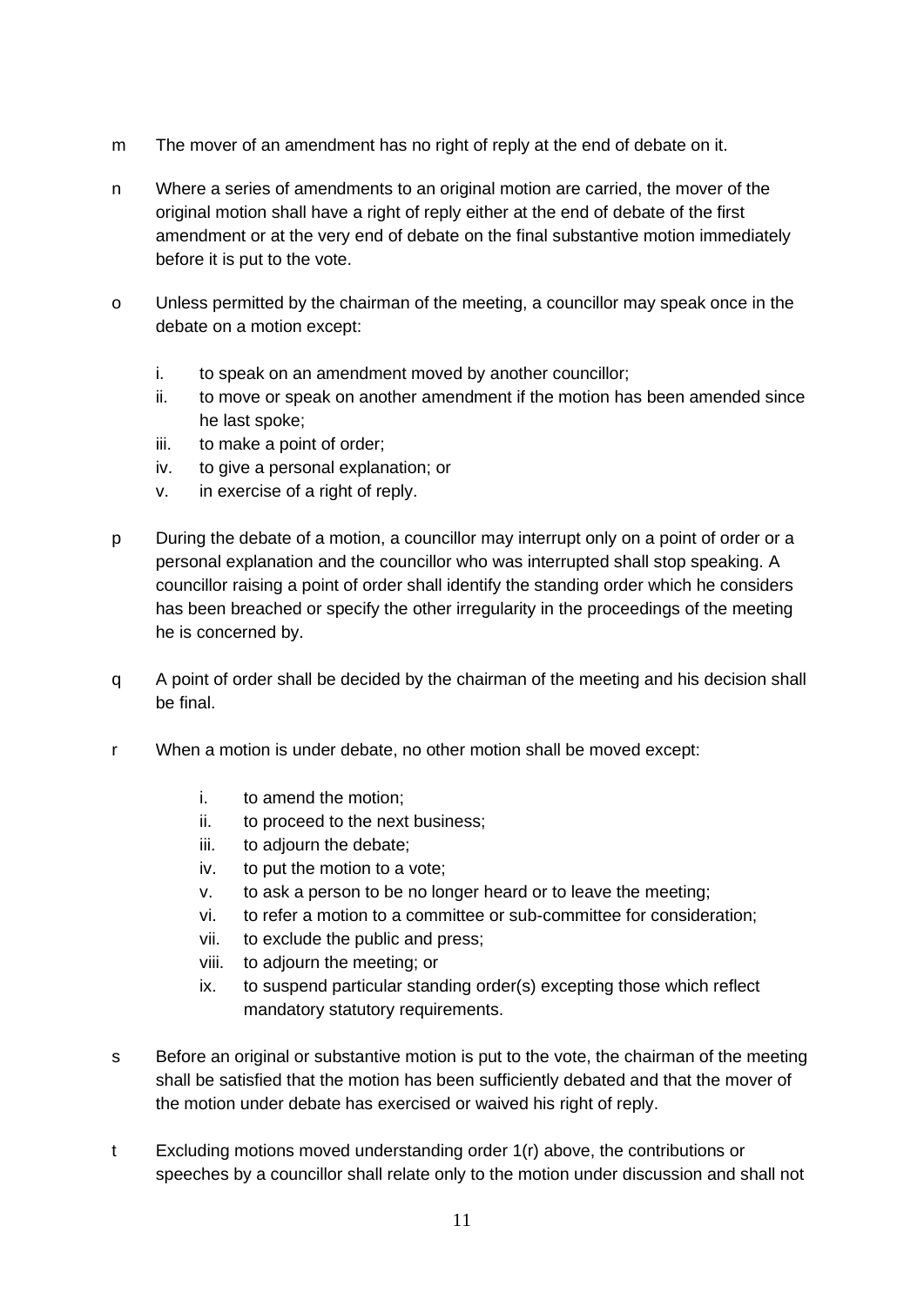exceed 5 minutes without the consent of the chairman of the meeting.

#### **8. Code of conduct and dispensations**

#### *See also standing order 1(t) above.*

- a All councillors and non-councillors with voting rights shall observe the code of conduct adopted by the council.
- b Unless he has been granted a dispensation, a councillor or non-councillor with voting rights shall withdraw from a meeting when it is considering a matter in which he has a disclosable pecuniary interest. He may return to the meeting after it has considered the matter in which he had the interest.
- c Unless he has been granted a dispensation, a councillor or non-councillor with voting rights shall withdraw from a meeting when it is considering a matter in which he has another interest if so required by the council's code of conduct. He may return to the meeting after it has considered the matter in which he had the interest.
- d **Dispensation requests shall be in writing and submitted to the Proper Officer** as soon as possible before the meeting, or failing that, at the start of the meeting for which the dispensation is required.
- e A decision as to whether to grant a dispensation shall be made by a meeting of the council, or committee or sub-committee for which the dispensation is required and that decision is final.
- f A dispensation request shall confirm:
	- i. the description and the nature of the disclosable pecuniary interest or other interest to which the request for the dispensation relates;
	- ii. whether the dispensation is required to participate at a meeting in a discussion only or a discussion and a vote;
	- iii. the date of the meeting or the period (not exceeding four years) for which the dispensation is sought; and
	- iv. an explanation as to why the dispensation is sought.
- g Subject to standing orders 8(d) and (f) above, dispensations requests shall be considered at the beginning of the meeting of the council, or committee or a subcommittee for which the dispensation is required.

#### **h A dispensation may be granted in accordance with standing order 13(e) above if having regard to all relevant circumstances the following applies:**

**i. without the dispensation the number of persons prohibited from**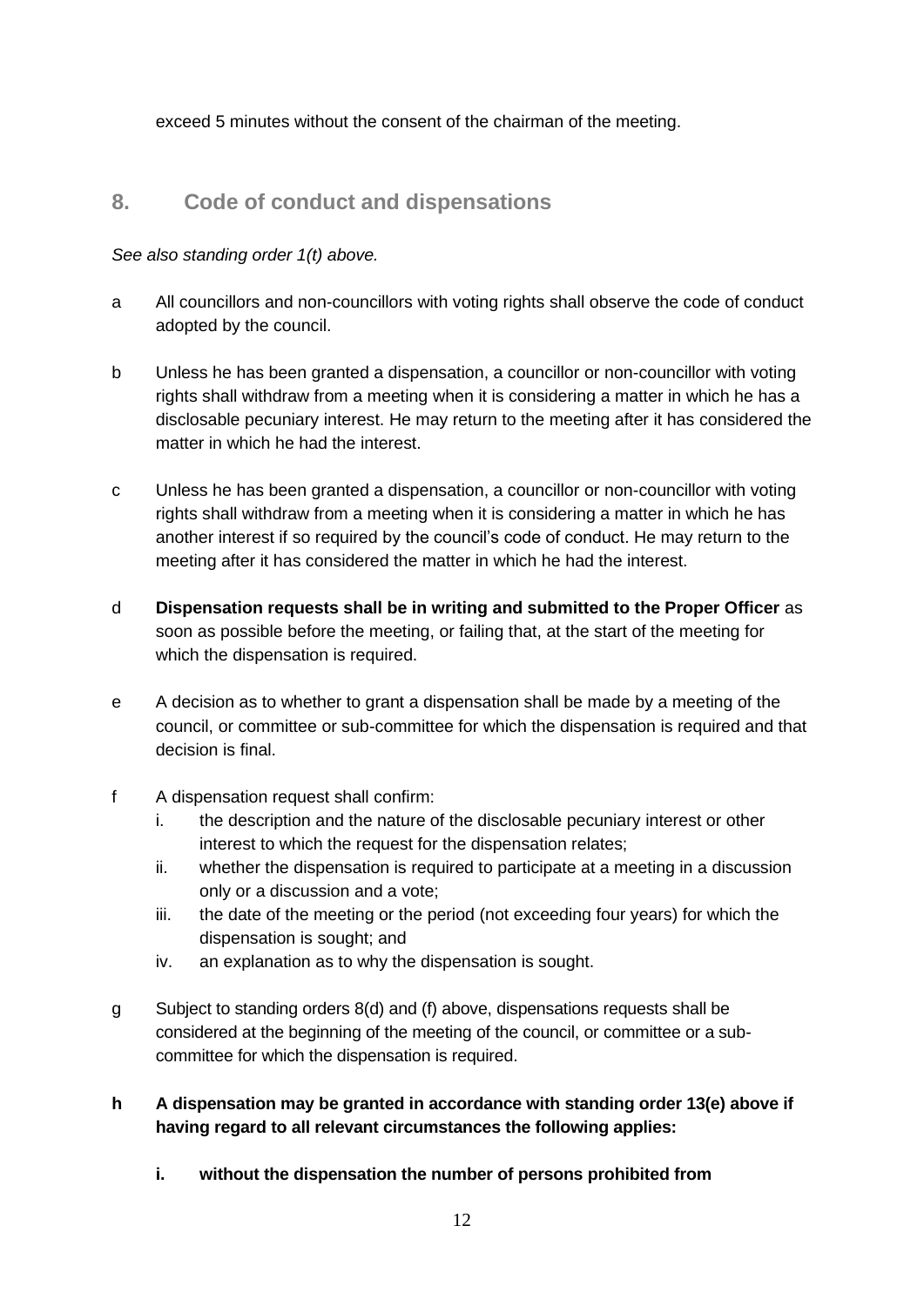**participating in the particular business would be so great a proportion of the meeting transacting the business as to impede the transaction of the business or**

- **ii. granting the dispensation is in the interests of persons living in the council's area or**
- **iii. it is otherwise appropriate to grant a dispensation.**

#### **9. Code of conduct complaints**

- a Upon notification by the District or Unitary Council that it is dealing with a complaint that a councillor or non-councillor with voting rights has breached the council's code of conduct, the Proper Officer shall, subject to standing order 20 below, report this to the council.
- b Where the notification in standing order 9(a) above relates to a complaint made by the Proper Officer, the Proper Officer shall notify the Chairman of Council of this fact, and the Chairman shall nominate another staff member to assume the duties of the Proper Officer in relation to the complaint until it has been determined and the council has agreed what action, if any, to take in accordance with standing order 9(d) below.
- c The council may:
	- i. provide information or evidence where such disclosure is necessary to progress an investigation of the complaint or is required by law;
	- ii. seek information relevant to the complaint from the person or body with statutory responsibility for investigation of the matter;
- **d Upon notification by the District or Unitary Council that a councillor or noncouncillor with voting rights has breached the council's code of conduct, the council shall consider what, if any, action to take against him. Such action excludes disqualification or suspension from office.**

#### **10. Draft minutes**

- a If the draft minutes of a preceding meeting have been served on councillors with the agenda to attend the meeting at which they are due to be approved for accuracy, they shall be taken as read.
- b There shall be no discussion about the draft minutes of a preceding meeting except in relation to their accuracy. A motion to correct an inaccuracy in the draft minutes shall be moved in accordance with standing order 6(a)(i) above.
- c The accuracy of draft minutes, including any amendment(s) made to them, shall be confirmed by resolution and shall be signed by the chairman of the meeting and stand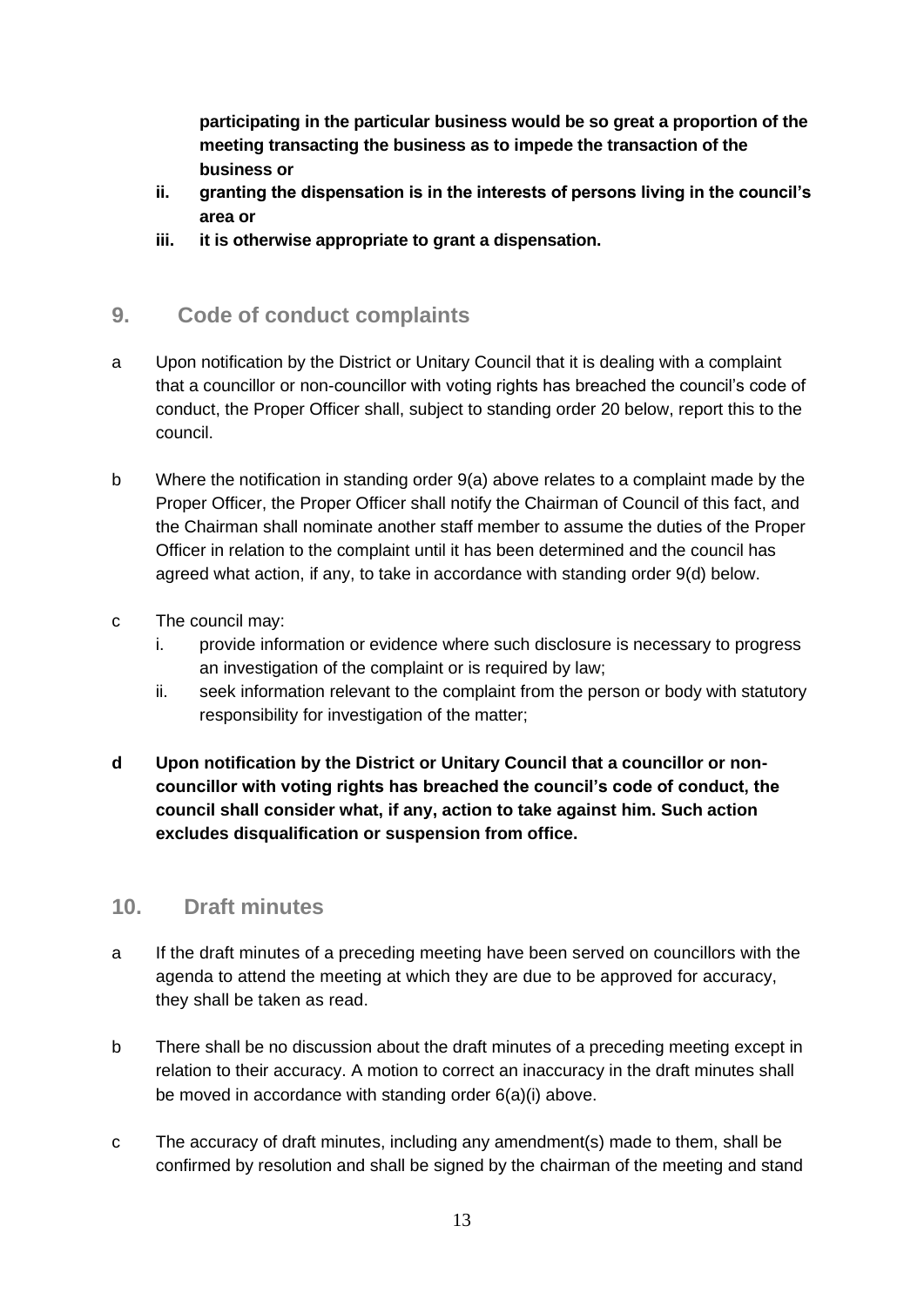as an accurate record of the meeting to which the minutes relate.

d If the chairman of the meeting does not consider the minutes to be an accurate record of the meeting to which they relate, he shall sign the minutes and include a paragraph in the following terms or to the same effect:

"The chairman of this meeting does not believe that the minutes of the meeting of the ( ) held on [date] in respect of ( ) were a correct record but his view was not upheld by the meeting and the minutes are confirmed as an accurate record of the proceedings."

e Upon a resolution which confirms the accuracy of the minutes of a meeting, the draft minutes or recordings of the meeting for which approved minutes exist shall be destroyed.

#### **11. Disorderly conduct at meetings**

- a No person shall obstruct the transaction of business at a meeting or behave offensively or improperly. If this standing order is ignored, the chairman of the meeting shall request such person(s) to moderate or improve their conduct.
- b If person(s) disregard the request of the chairman of the meeting to moderate or improve their conduct, any councillor or the chairman of the meeting may move that the person be no longer heard or excluded from the meeting. The motion, if seconded, shall be put to the vote without discussion.
- c If a resolution made under standing order 2(b) above is ignored, the chairman of the meeting may take further reasonable steps to restore order or to progress the meeting. This may include temporarily suspending or closing the meeting.

#### **12. Previous resolutions**

- a A resolution shall not be reversed within six months except either by a special motion, which requires written notice by at least 7 councillors to be given to the Proper Officer in accordance with standing order 5 above, or by a motion moved in pursuance of the recommendation of a committee or a sub-committee.
- b When a motion moved pursuant to standing order 12(a) above has been disposed of, no similar motion may be moved within a further six months.

#### **13. Voting on appointments**

a Where more than two persons have been nominated for a position to be filled by the council and none of those persons has received an absolute majority of votes in their favour, the name of the person having the least number of votes shall be struck off the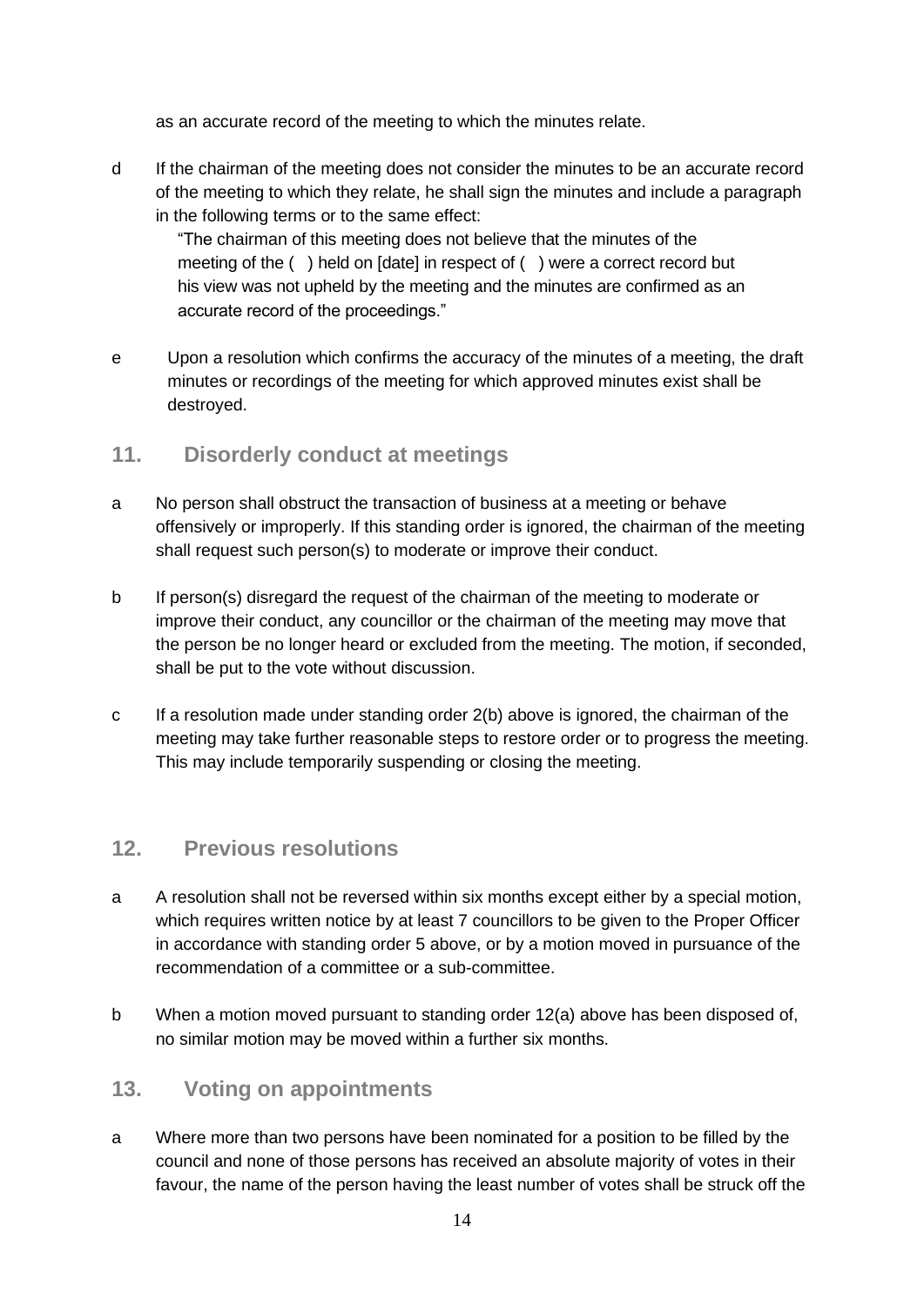list and a fresh vote taken. This process shall continue until a majority of votes is given in favour of one person. A tie in votes may be settled by the casting vote exercisable by the chairman of the meeting.

#### **14. Financial controls and procurement**

- a The council shall consider and approve financial regulations drawn up by the Responsible Financial Officer, which shall include detailed arrangements in respect of the following:
	- i. the keeping of accounting records and systems of internal controls;
	- ii. the assessment and management of financial risks faced by the council;
	- iii. the work of the independent internal auditor in accordance with proper practices and the receipt of regular reports from the internal auditor, which shall be required at least annually;
	- iv. the inspection and copying by councillors and local electors of the council's accounts and/or orders of payments; and
	- v. whether contracts with an estimated value below £25,000 due to special circumstances are exempt from a tendering process or procurement exercise.
- b Financial regulations shall be reviewed regularly and at least annually for fitness of purpose.
	- **c A public contract regulated by the Public Contracts Regulations 2015 with an estimated value in excess of £25,000 but less than the relevant thresholds referred to in standing order 14(f) is subject to the "light touch" arrangements under Regulations 109-114 of the Public Contracts Regulations 2015 unless it proposes to use an existing list of approved suppliers (framework agreement).**
- d Subject to additional requirements in the financial regulations of the council, the tender process for contracts for the supply of goods, materials, services or the execution of works shall include, as a minimum, the following steps:
	- i. a specification for the goods, materials, services or the execution of works shall be drawn up;
	- ii. an invitation to tender shall be drawn up to confirm (i) the council's specification (ii) the time, date and address for the submission of tenders (iii) the date of the council's written response to the tender and (iv) the prohibition on prospective contractors contacting councillors or staff to encourage or support their tender outside the prescribed process;
	- iii. the invitation to tender shall be advertised in a local newspaper and in any other manner that is appropriate;
	- iv. tenders are to be submitted in writing in a sealed marked envelope addressed to the Proper Officer;
	- v. tenders shall be opened by the Proper Officer in the presence of at least one councillor after the deadline for submission of tenders has passed;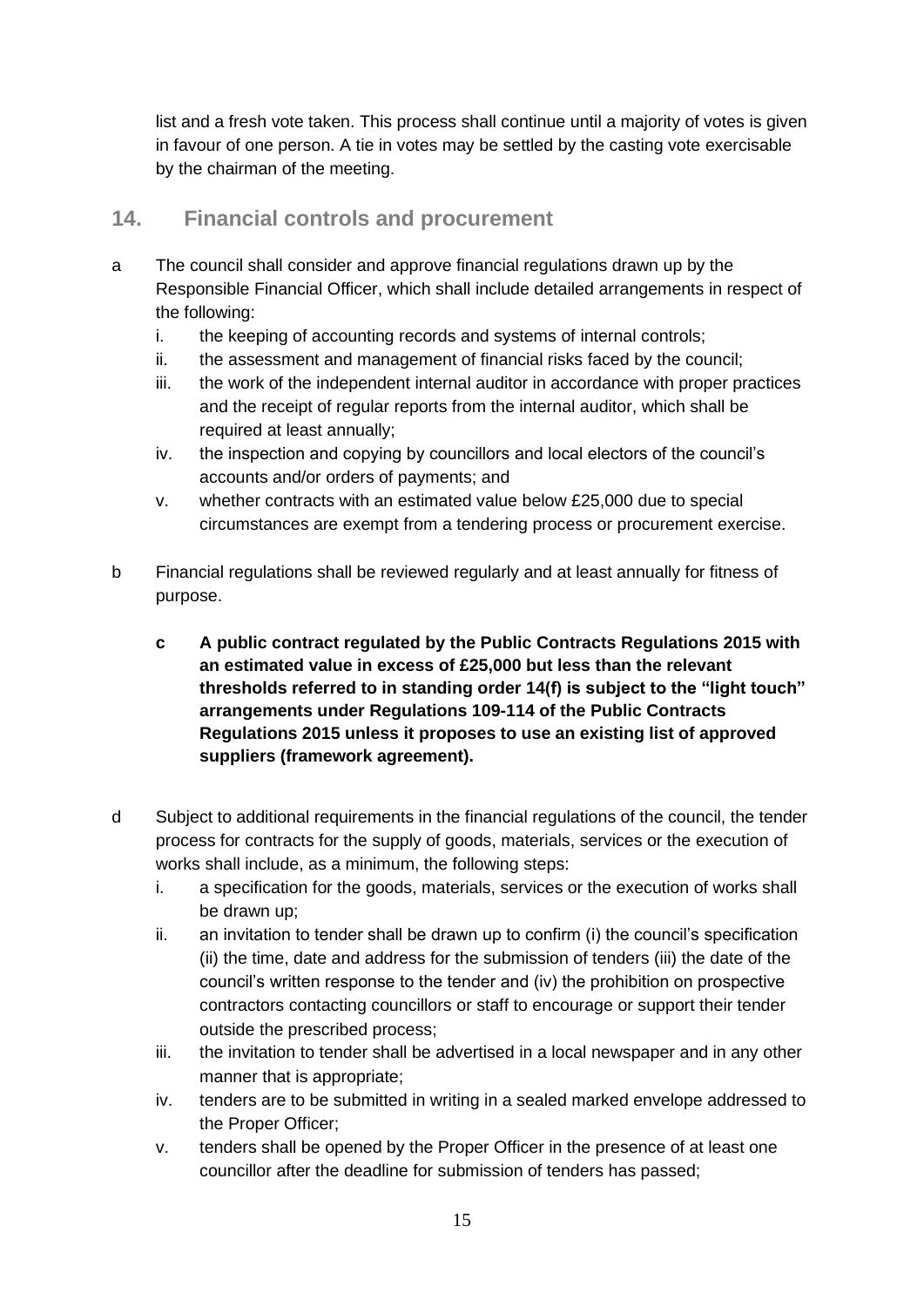- vi. tenders are to be reported to and considered by the appropriate meeting of the council or a committee or sub-committee with delegated responsibility.
- e Neither the council, nor a committee or a sub-committee with delegated responsibility for considering tenders, is bound to accept the lowest value tender.
- **f Where the value of a contract is likely to exceed the threshold specified by the Office of Government Commerce from time to time, the Council must consider whether the Public Contracts Regulations 2015 or the Utilities Contracts Regulations 2016 apply to the contract and, if either of those Regulations apply, the Council must comply with procurement rules. NALC's procurement guidance contains further details.**

#### **15. Execution and sealing of legal deeds**

a A legal deed shall not be executed on behalf of the council unless authorised by a resolution.

#### **Subject to standing order 15(a) above, any two councillors may sign, on behalf of the council, any deed required by law and the Proper Officer shall witness their signatures.**

*The above is applicable to a council without a common seal.*

#### **16. Committees and sub-committees**

- a The Council shall, at its annual meeting, appoint a Plans Scrutiny Committee and a Finance & General Purposes Committee and may either at the annual meeting or at any other time appoint such other committees as may be necessary.
- b The Plans Scrutiny Committee and the Finance & General Purposes Committee shall normally each have a total of 11 members, comprising nine members plus the Chair and Vice Chair of the Council, however, when either of the Standing Committee's membership cannot be agreed as 11 members, to approve membership numbers by resolution of the Full Council. Where a vacancy occurs during the civic year and a new member is either elected or co-opted to fill the vacancy on the Council, the new member shall join whichever of the two standing committees has a vacancy. When either of the Standing Committee's membership cannot be agreed as 11 members, to approve membership numbers by resolution of the Full Council.
- c **Unless the council determines otherwise, a committee may appoint a subcommittee whose terms of reference and members shall be determined by the committee.**
- d **The members of a committee may include non-councillors unless it is a committee which regulates and controls the finances of the council.**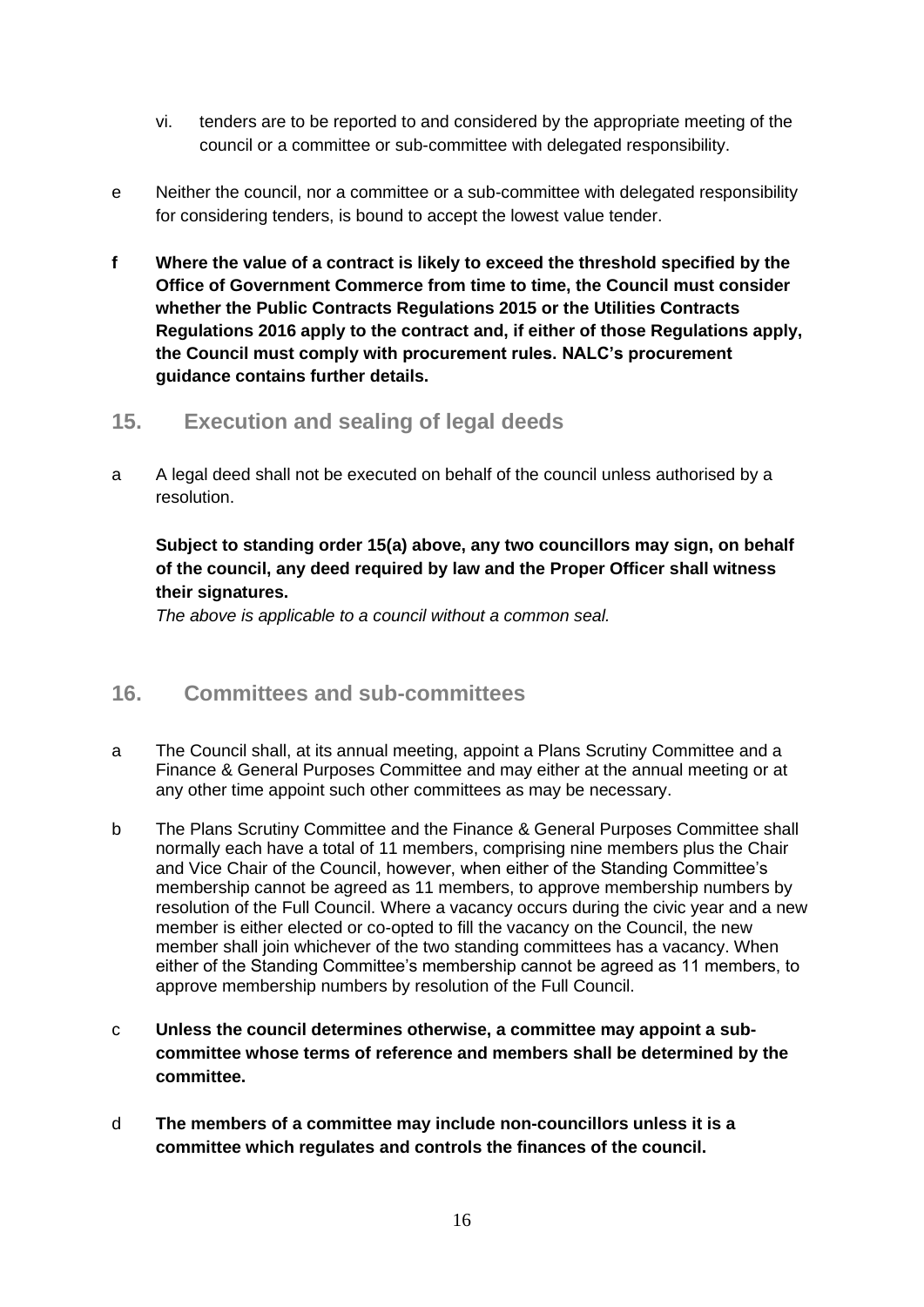- e **Unless the council determines otherwise, all the members of an advisory committee and a sub-committee of the advisory committee may be noncouncillors.**
- f The council may appoint standing committees or other committees as may be necessary, and:
	- i. shall determine their terms of reference;
	- ii. shall determine the number and time of the ordinary meetings of a standing committee up until the date of the next annual meeting of full council;
	- iii. shall permit a committee, other than in respect of the ordinary meetings of a committee, to determine the number and time of its meetings;
	- iv. shall, subject to standing orders 16(d) and (e) above, appoint and determine the terms of office of members of such a committee;
	- v. may, subject to standing orders 16(d) and (e) above, appoint and determine the terms of office of the substitute members to a committee whose role is to replace the ordinary members at a meeting of a committee if the ordinary members of the committee confirm to the Proper Officer 7 days before the meeting that they are unable to attend;
	- vi. shall, after it has appointed the members of a standing committee, appoint the chairman of the standing committee;
	- vii. shall permit a committee other than a standing committee, to appoint its own chairman at the first meeting of the committee;
	- viii. shall determine the place, notice requirements and quorum for a meeting of a committee and a sub-committee which shall be no less than three;
	- ix. shall determine if the public may participate at a meeting of a committee;
	- x. shall determine if the public and press are permitted to attend the meetings of a sub-committee and also the advance public notice requirements, if any, required for the meetings of a sub-committee;
	- xi. shall determine if the public may participate at a meeting of a subcommittee that they are permitted to attend; and
	- xii. may dissolve a committee.

#### **17. Accounts and accounting statements**

- a "Proper practices" in standing orders refer to the most recent version of Governance and Accountability for Local Councils – a Practitioners' Guide (England).
- b All payments by the council shall be authorised, approved and paid in accordance with the law, proper practices and the council's financial regulations.
- c The Responsible Financial Officer shall supply to each councillor as soon as practicable after 30 June, 30 September and 31 December in each year a statement to summarise: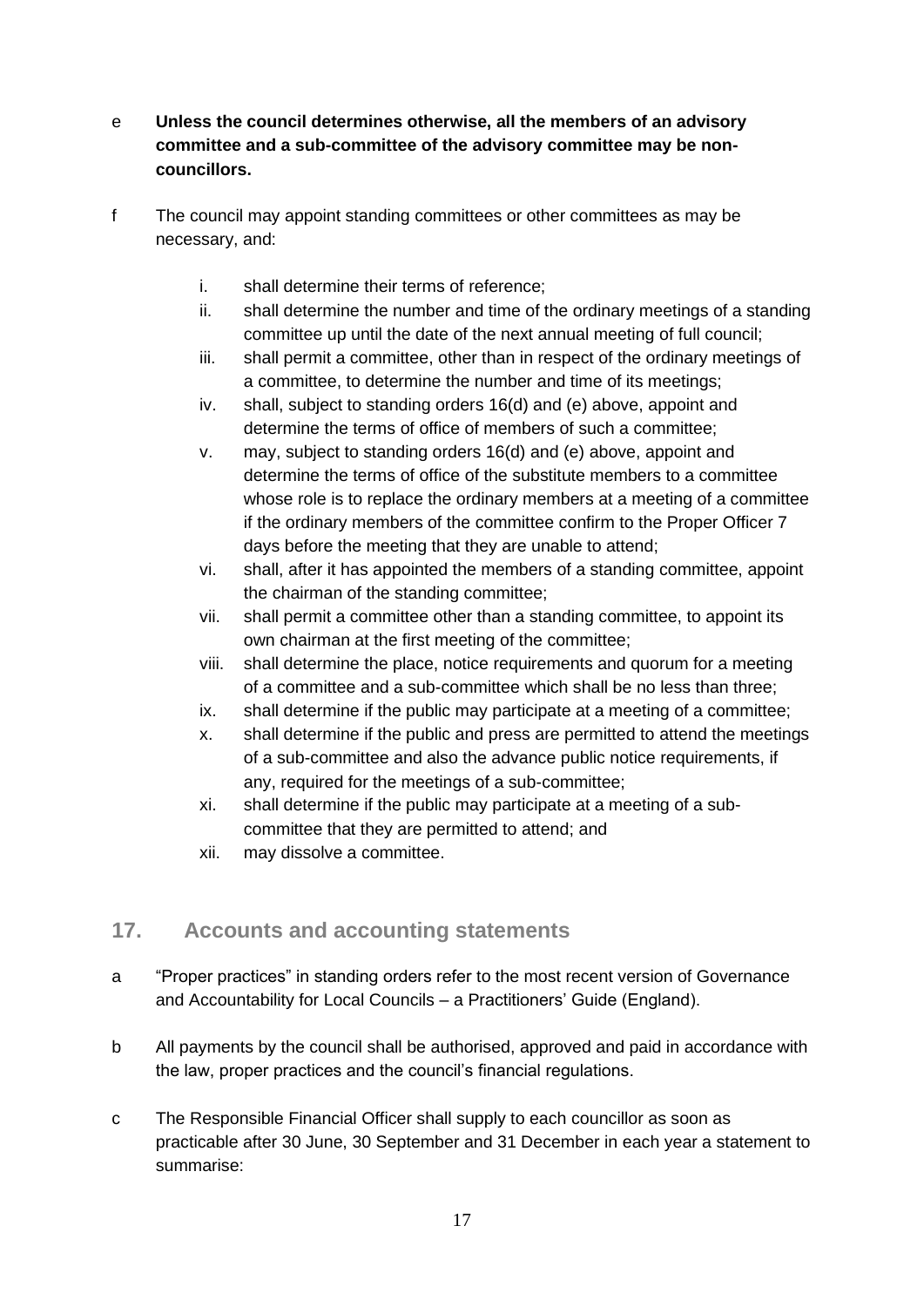- i. the council's receipts and payments for each quarter;
- ii. the council's aggregate receipts and payments for the year to date;
- iii. the balances held at the end of the quarter being reported

and which includes a comparison with the budget for the financial year and highlights any actual or potential overspends.

- d As soon as possible after the financial year end at 31 March, the Responsible Financial Officer shall provide:
	- i. each councillor with a statement summarising the council's income and expenditure for the last quarter and the year to date for information; and
	- ii. to the full council the accounting statements for the year in the form of Section 2 of the Annual Governance and Accountability Return, as required by proper practices, for consideration and approval.
- e The year end accounting statements shall be prepared in accordance with proper practices and applying the form of accounts determined by the council (receipts and payments, or income and expenditure) for a year to 31 March. A completed draft annual return shall be presented to each councillor before the end of the following month of May. The annual return of the council, which is subject to external audit, including the annual governance statement, shall be presented to council for consideration and formal approval before 30 June.

#### **18. Estimates / precepts**

- a **The Council shall approve written estimates for the coming financial year** at its meeting before the end of January.
- b Any committee desiring to incur expenditure shall give the Proper Officer a written estimate of the expenditure recommended for the coming year no later than December.
- **19. Restrictions on councillor activities**
- a. Unless authorised by a resolution, no councillor shall:
	- i. inspect any land and/or premises which the council has a right or duty to inspect; or
	- ii. issue orders, instructions or directions.
- **20. Handling confidential or sensitive information**

### MANAGEMENT OF INFORMATION

a The Council shall have in place and keep under review, technical and organisational measures to keep secure information (including personal data) which it holds in paper and electronic form. Such arrangements shall include deciding who has access to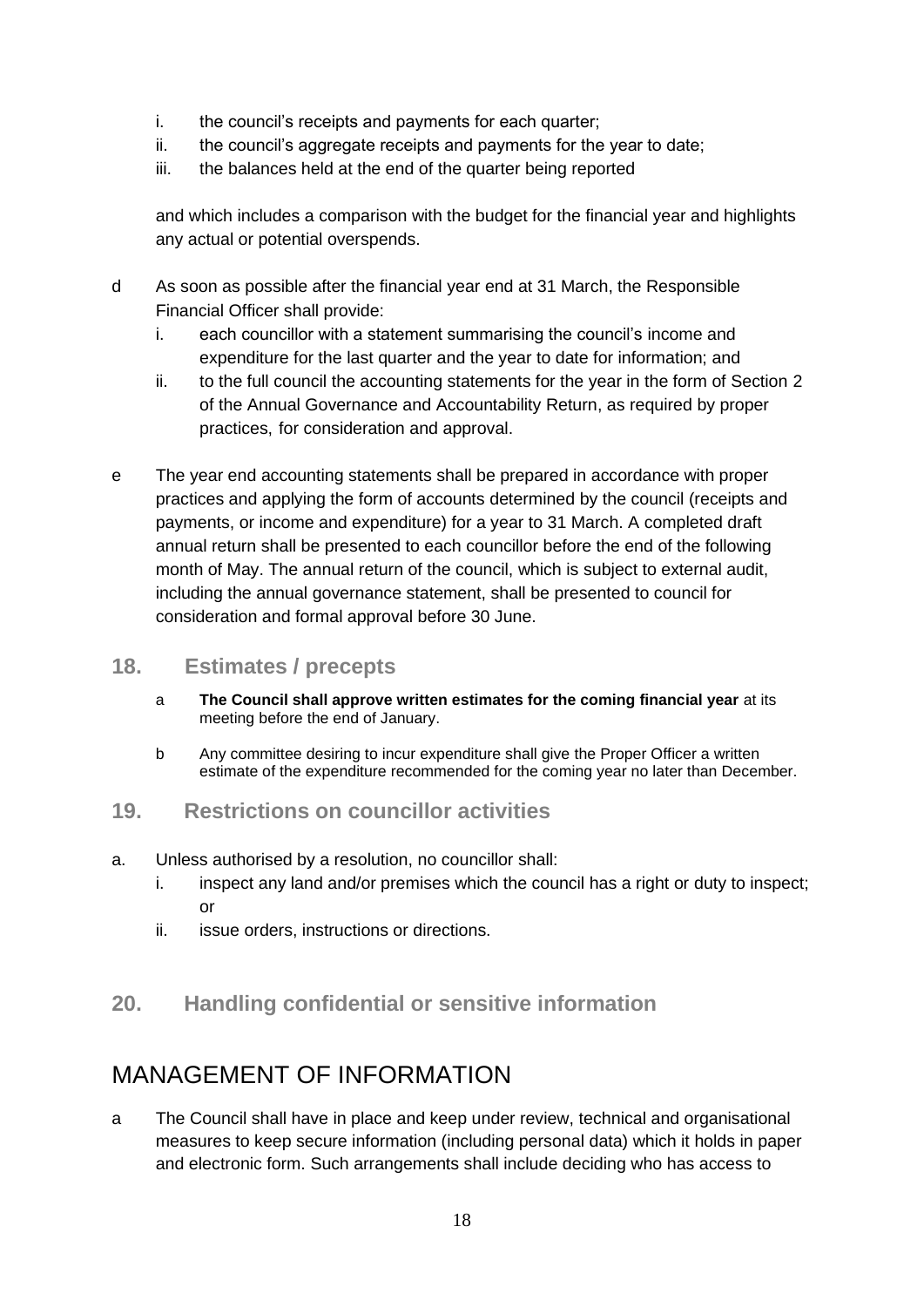personal data and encryption of personal data.

- b The Council shall have in place, and keep under review, policies for the retention and safe destruction of all information (including personal data) which it holds in paper and electronic form. The Council's retention policy shall confirm the period for which information (including personal data) shall be retained or if this is not possible the criteria used to determine that period (e.g. the Limitation Act 1980).
- c The agenda, papers that support the agenda and the minutes of a meeting shall not disclose or otherwise undermine confidential information or personal data without legal justification.
- d Councillors, staff, the Council's contractors and agents shall not disclose confidential information or personal data without legal justification.

## RESPONSIBILITIES UNDER DATA PROTECTION LEGISLATION

(Below is not an exclusive list).

- a The Council shall have policies and procedures in place to respond to an individual exercising statutory rights concerning his personal data.
- b The Council shall have a written policy in place for responding to and managing a personal data breach.
- c The Council shall keep a record of all personal data breaches comprising the facts relating to the personal data breach, its effects and the remedial action taken.
- d The Council shall ensure that information communicated in its privacy notice(s) is in an easily accessible and available form and kept up to date.
- e The Council shall maintain a written record of its processing activities.

#### **21. Handling staff matters**

- a A matter personal to a member of staff that is being considered by a meeting of council or a committee is subject to standing order 20 above.
- b Subject to the council's policy regarding absences from work, the council's most senior member of staff shall notify the chairman or, if he is not available, the vice-chairman of absence occasioned by illness or other reason.
- c The chairman or in his absence, the vice-chairman shall conduct a review of the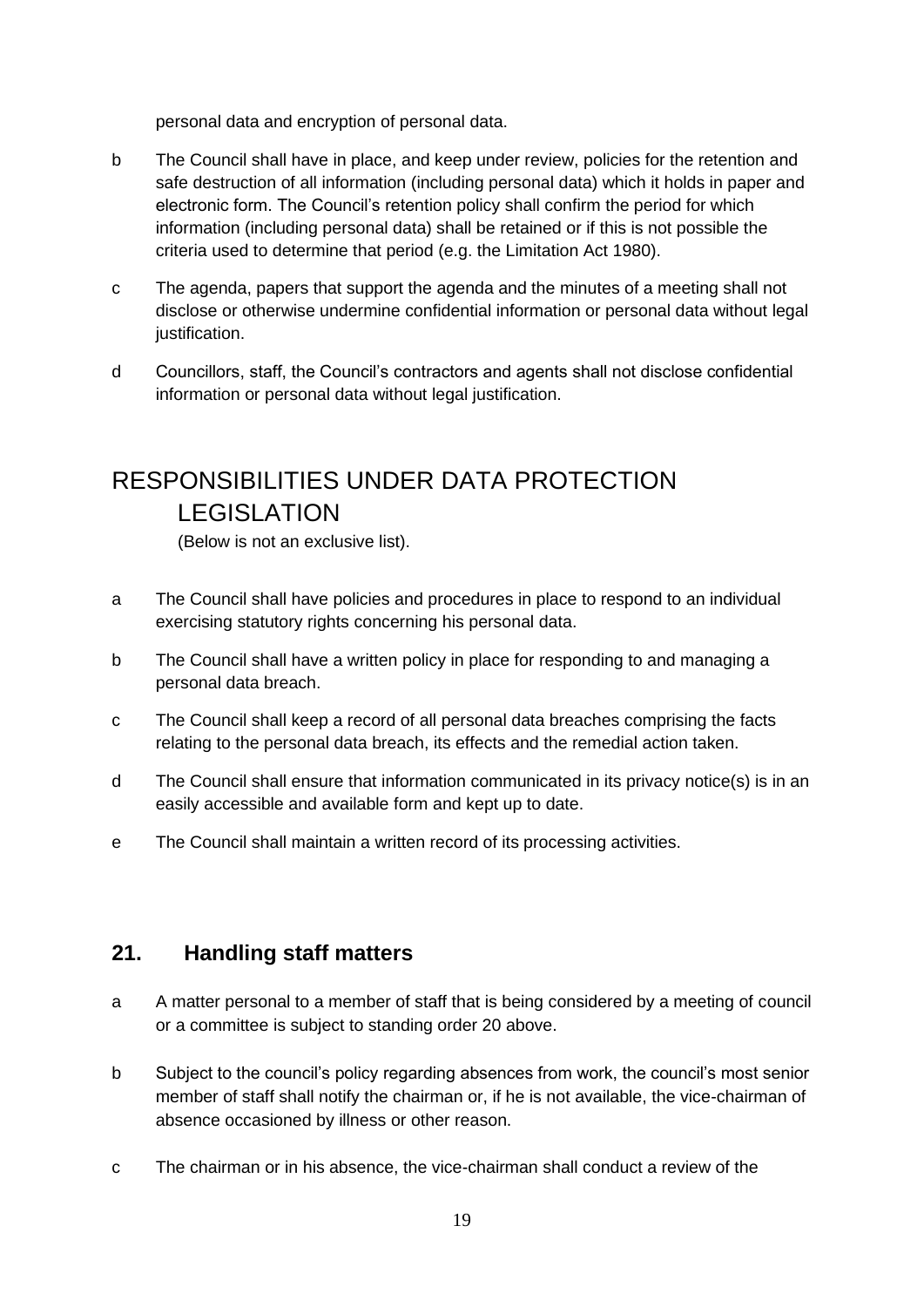performance and annual appraisal of the work of the Clerk. The reviews and appraisal shall be reported in writing and is subject to approval by resolution by the Council.

- d Subject to the council's policy regarding the handling of grievance matters, the council's most senior employee (or other employees) shall contact the chairman or in his absence, the vice-chairman in respect of an informal or formal grievance matter, and this matter shall be reported back and progressed by the Staffing sub-committee.
- e Subject to the council's policy regarding the handling of grievance matters, if an informal or formal grievance matter raised by the Clerk relates to the chairman this shall be communicated to the vice-chairman or in his absence another member of the Finance and General Purpose Committee.
- f Any persons responsible for all or part of the management of staff shall treat the written records of all meetings relating to their performance, capabilities, grievance or disciplinary matters as confidential and secure.
- g The council shall keep all written records relating to employees secure. All paper records shall be secured and locked and electronic records shall be password protected.
- h Only persons with line management responsibilities shall have access to staff records referred to in standing orders 21(f) and (g) above if so justified.
- i Access and means of access by keys and/or computer passwords to records of employment referred to in standing orders 21(f) and (g) above shall be provided only to (post holder) and/or the Chairman of the Council.

#### **22. Requests for information**

- a Requests for information held by the council shall be handled in accordance with the council's policy in respect of handling requests under the Freedom of Information legislation and the General Data Protection Act 2018.
- b Correspondence from, and notices served by, the Information Commissioner shall be referred by the Proper Officer to the chairman of the Finance and General Purpose committee. The said committee shall have the power to do anything to facilitate compliance with freedom of information legislation.
- c [*If gross annual income or expenditure (whichever is the higher) exceeds £200,000*] **The Council, shall publish information in accordance with the requirements of the Local Government (Transparency Requirements) (England) Regulations 2015**.